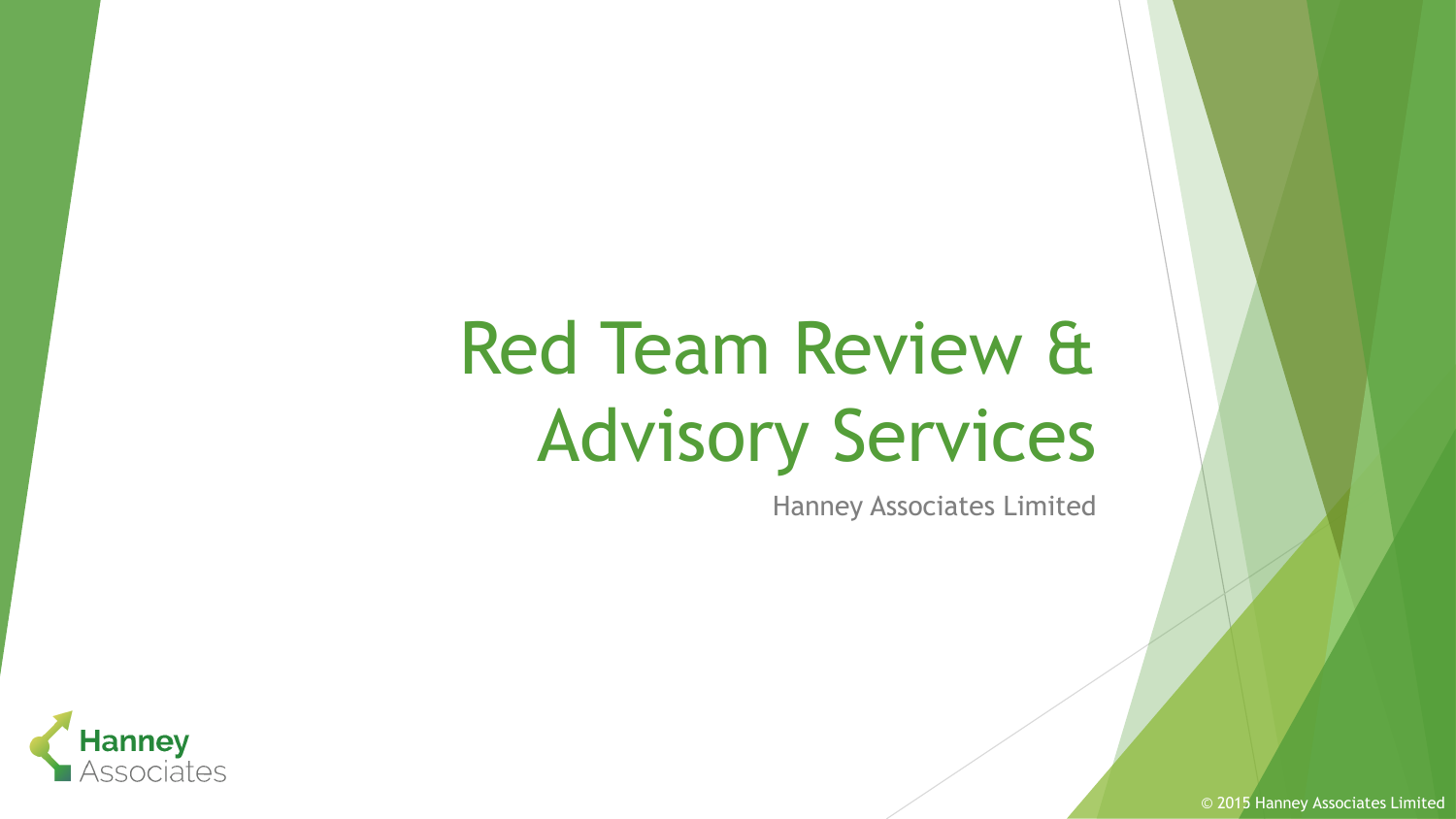

#### What is a "Red Team Review"?

- "*A red team is an independent group that challenges an organization to improve its effectiveness." -* Wikipedia
- **Hanney Associates' Red Team Review Service** supports companies bidding for ICT Contracts with UK Government Clients. Challenging your proposal from the perspective of a client to identify issues, risks and areas for improvement.
- Our team of Subject Matter Experts will rapidly assess the bid material you share with us and provide concise accurate feedback based upon…..
	- **The "Six C's" ….**
		- **Coherence** Is your proposal clearly written, without too much ICT jargon?
		- **Compliance** Have you met all of the client's requirements? Including those buried within standards, applicable legislation and client policies?
		- **Completeness** Are all of the client's requirements addressed? Have you missed anything?
		- **Consistency** Is your proposal consistently formatted and presented throughout…. In a structure and format that the client will understand?
		- **Correctness** Are there spelling, grammatical or mathematical errors which affect the readability, meaning, accuracy or value of your proposal?
		- **Coverage**  Is this a Multi-source or Tower Procurement? Has your team identified the dependencies on the client and other suppliers necessary for your solution to be deliverable?
	- **Risks** The risks associated with the approach or the client's requirements. Have they been mitigated or budgeted for?
	- **Alternate Approaches** Have you considered….? Suggestions from our experienced team.
	- **Score –** If requested, we will independently score your proposal following the client's evaluation criteria.
	- Evaluation Model Analysis We can analyse the weighting against cost of service provision within the client's evaluation criteria, reporting back on where your business can best to invest in the bid to maximise impact on the evaluation process.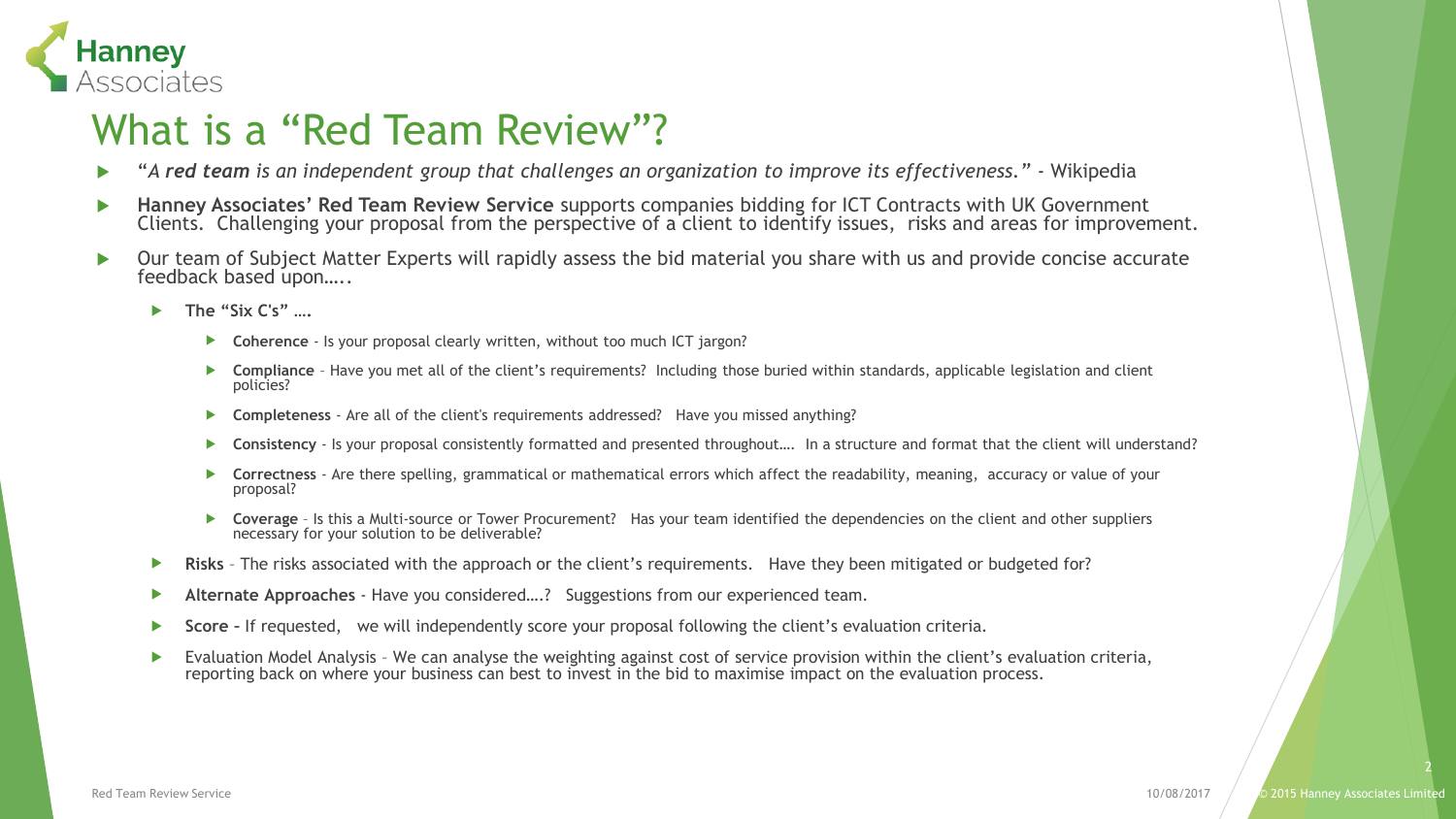

# Why is it needed?

- Your team is too busy to do an end to end review of the proposal, whilst engaging with the client, updating the solution, updating the finances and plans, arranging reference sites, engaging internal QA processes etc.
- ▶ You have reviewed your own material over and over until you are blind to any issues that may still exist.
- ▶ You have to hand this over to a client team who have a different background, don't know your companies standards and operating model and will evaluate this in a compressed timescale with bids from other suppliers.
- ▶ Your internal QA doesn't have a "Client mind-set", they will focus on finances, adherence to standards and supportability….. Not "what will the client think?".
- ▶ You want to have a "tame client" to test this on, before you have to hand it over to the client evaluation team and see what happens.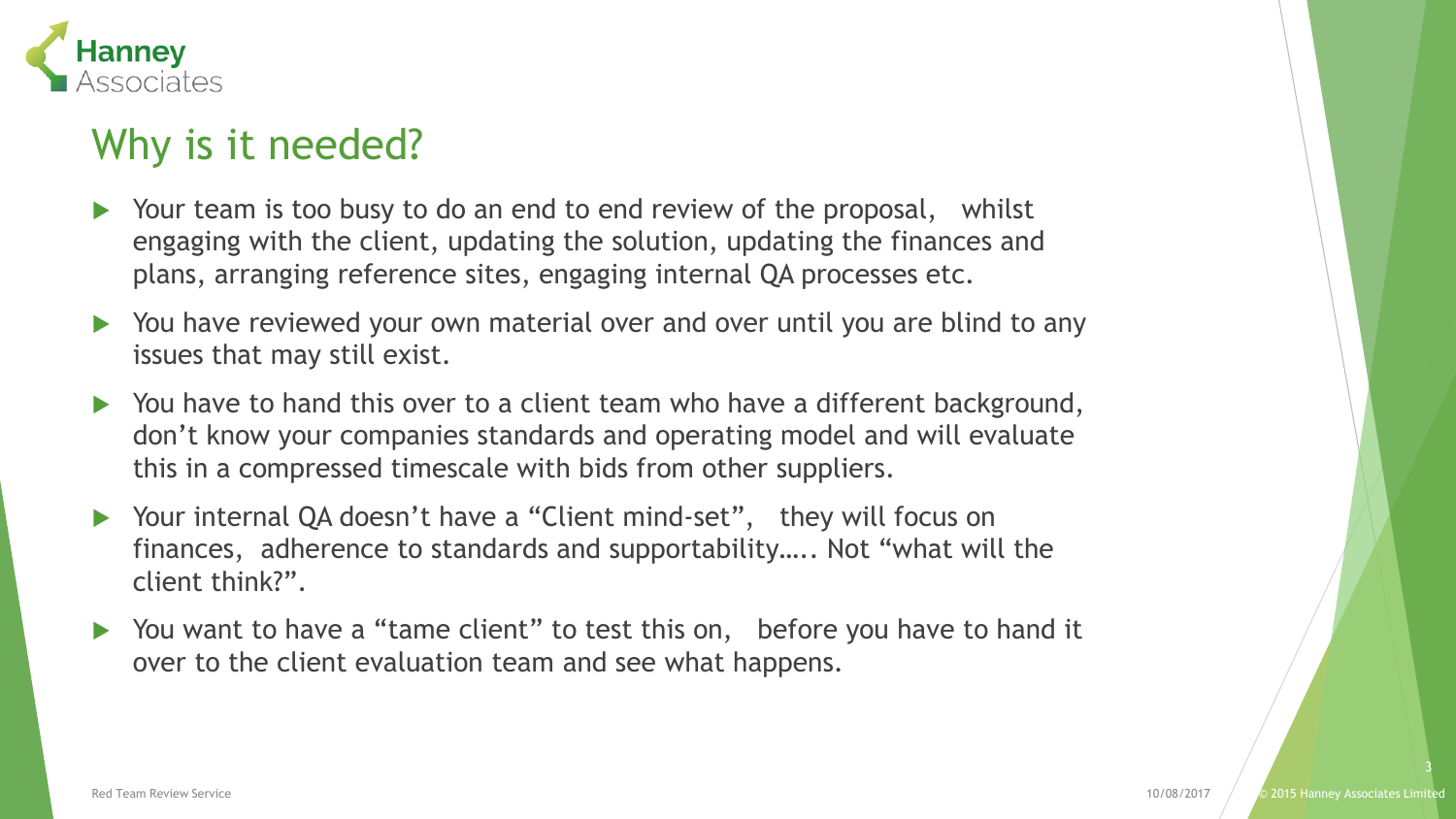

# How does it work?

#### Engagement Meeting

- Approximately 1-2 Hours
- ▶ Your Bid Manager & Our Engagement Lead
- Share ITT/RFP Documentation
- $\triangleright$  Discuss History with client  $\alpha$  competition
- Agree indicative Timescales and Scope for engagement
- Preparation
	- ▶ Our engagement lead selects and briefs Red Team members
- Briefing Meeting
	- $\blacktriangleright$  2-3 hours
	- ▶ Your Lead Architect, Key bid team resources & Our key Red Team members
	- $\triangleright$  Brief our team on key decisions and client demands
	- ▶ We agree which SME's will review which material and finalise timescales and price
	- ▶ You issue your draft proposal and supporting material to our Engagement Lead

#### Red Team Review

- Proposal sections allocated to appropriate red team resources
- Proposal & output templates issued to our team
- Team review supplied material at 100 pages per day
- Engagement Lead reports to Bid Manager as required
- 1 day scoring (if required)
- 2 days collation, QA and production of summary report
- Feedback
	- Summary Report, Consolidated Proposal Review Log (and optional score sheet) issued to your bid manager.
	- Debrief Meeting (Optional) with our engagement lead to explain findings and agree any next steps.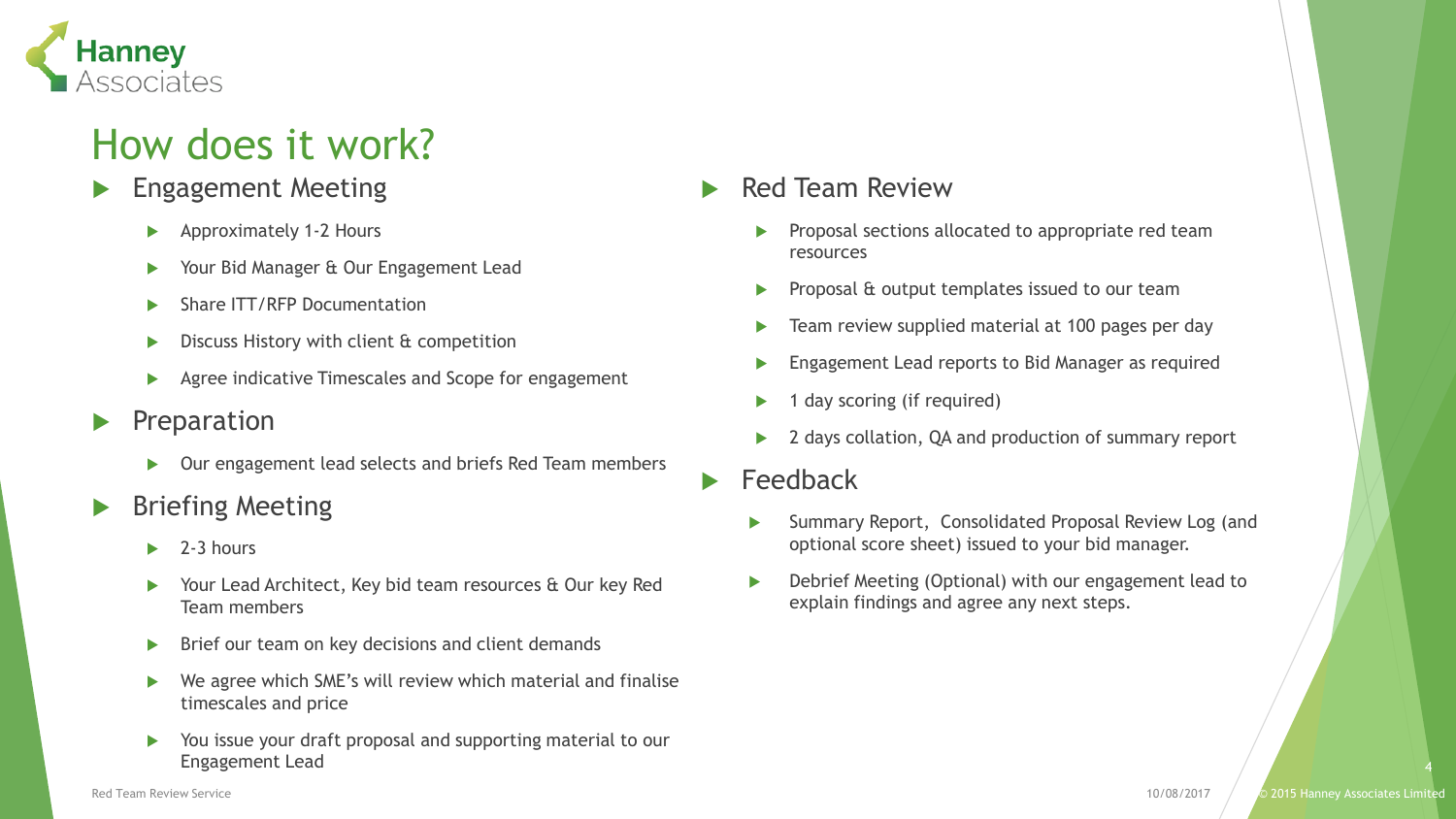

#### Who does the work?

- Our business is based upon a network of expert Associates recruited from personal experience from previous projects;
- ▶ We call upon resources for specific engagements removing the need to maintain a "bench" of staff or recruit unknown resources to meet your needs.
- All of our resources
	- ▶ Have all worked both client side and supplier side on UK Government ICT Programmes and Bids exceeding £100M in value.
	- ▶ Have a minimum of 10 years experience working in UK Government ICT Outsourcing, Transition and Transformation programmes with supplier and client organisations.
	- $\blacktriangleright$  Hold appropriate current security clearance
	- Are subject to Non-Disclosure Agreements with Hanney Associates to protect your IPR & that of your client
- Our network of associates include expert resources covering:
	- **Enterprise & Technology Architecture**
	- ▶ Security Architecture and Information Assurance
	- Service Architecture
	- **FREEDIAL Authoring and Copy Editing**
	- Financial / Commercial Assurance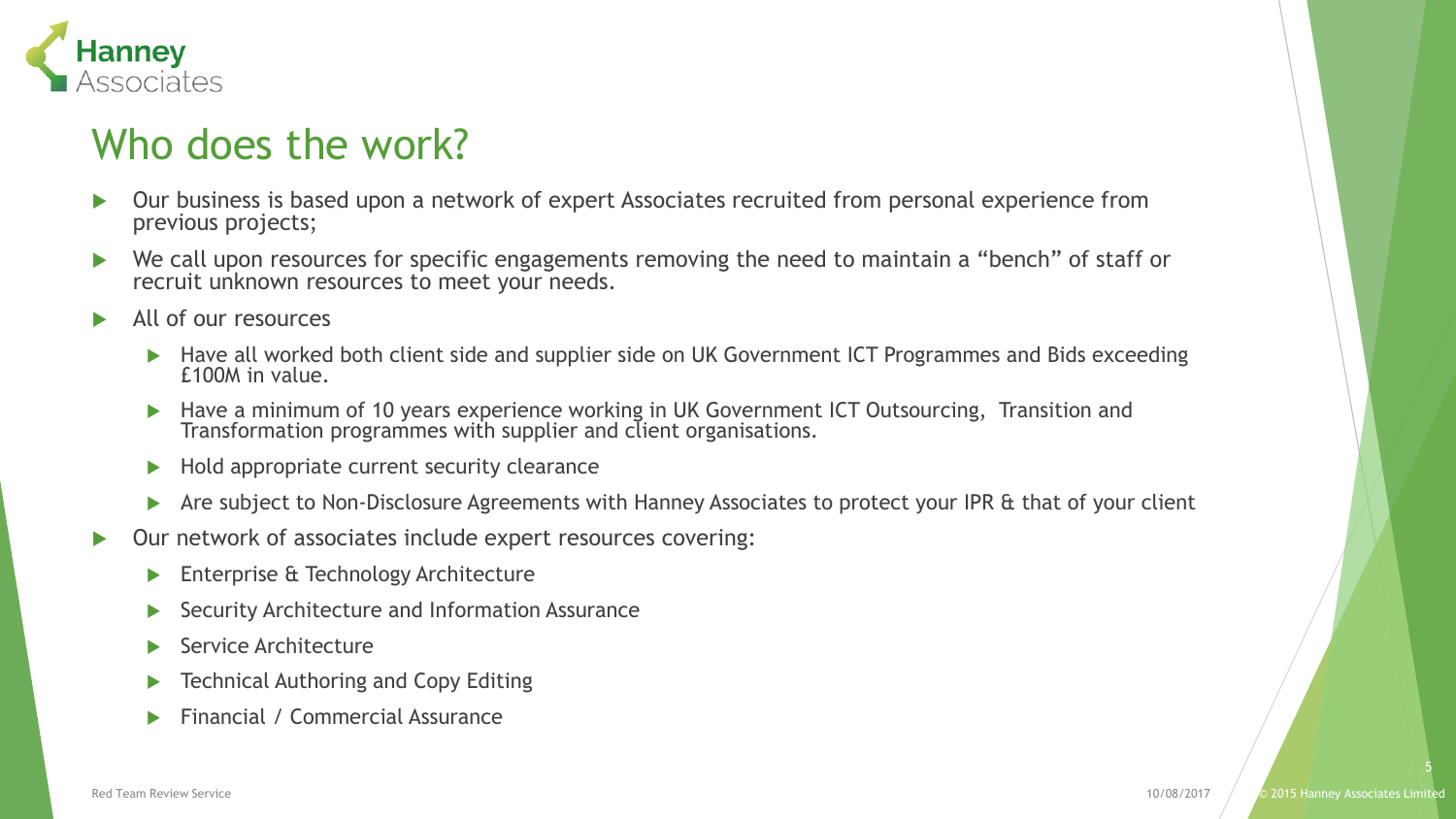

#### When are we available?

Due to our business model, the simple answer is "We'll be ready when you are". All we ask for is sufficient notice.

- ▶ We engage at the outset of your bid and agree indicative timescales. As the bid shapes up we will arrange specific dates for the Red Team Review to take place, once you have a working draft, but sufficiently in advance of your client's evaluation.
- We pay our associates very competitive rates and offer truly interesting challenging work, this ensures that they will prioritise our work over that of their other clients or engagements. Providing you access to expertise when you need it without paying for "Bums on seats".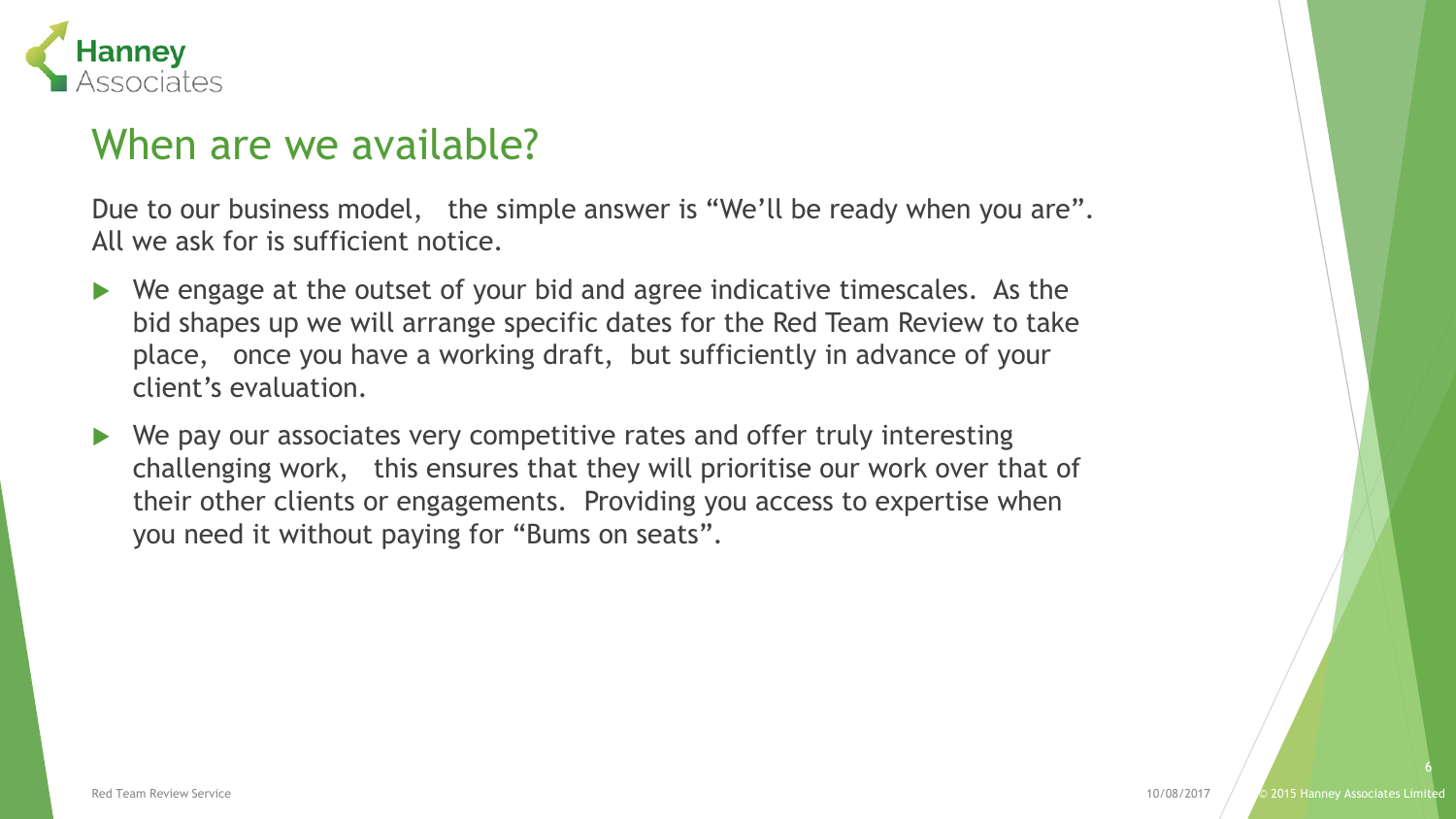

# Need further assistance outside the bid process?

- ▶ Our team can also support clients with advisory services covering areas such as:
	- ▶ Creation of re-usable Architecture products and templates
	- **Infrastructure and Cloud Solution Architecture**
	- **Architecture Modelling**
	- $\blacktriangleright$  Requirements Analysis, mapping and traceability
	- Identification and definition of solution and service interfaces
	- **Design Reviews**
	- Technical Authoring & Copy Editing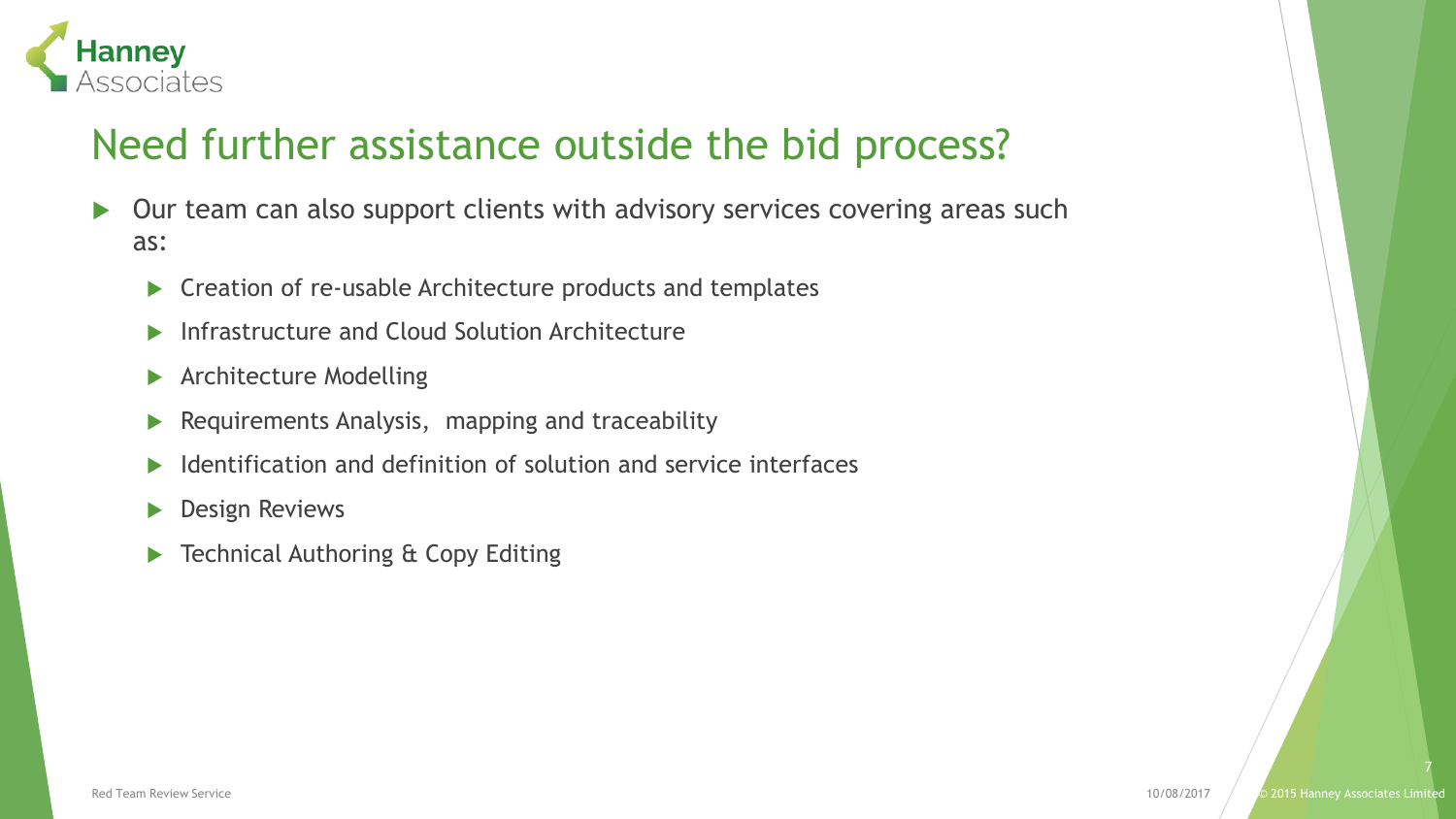

# How is this charged?

- Red Team Reviews
	- $\triangleright$  We field a team to meet you needs, typically covering
		- **Engagement Lead**
		- ▶ Technology Architect
		- Security and Information Assurance Architect
		- Service Architect
		- **Financial / Commercial Assurance**
	- $\triangleright$  We agree the content to be reviewed by each resource
	- ▶ We bill on a fixed price open book basis, based upon a standard rate per day.
	- ▶ Our SME's review 100 pages of supplied material per day, with Engagement Lead requiring an additional 2-5 days effort to collate material and produce reports and any other feedback required.
- Advisory
	- $\triangleright$  We bill per resource per day at a competitive day rate with no minimum term.
	- Charging can be time and materials or fixed price where agreed for defined work packages.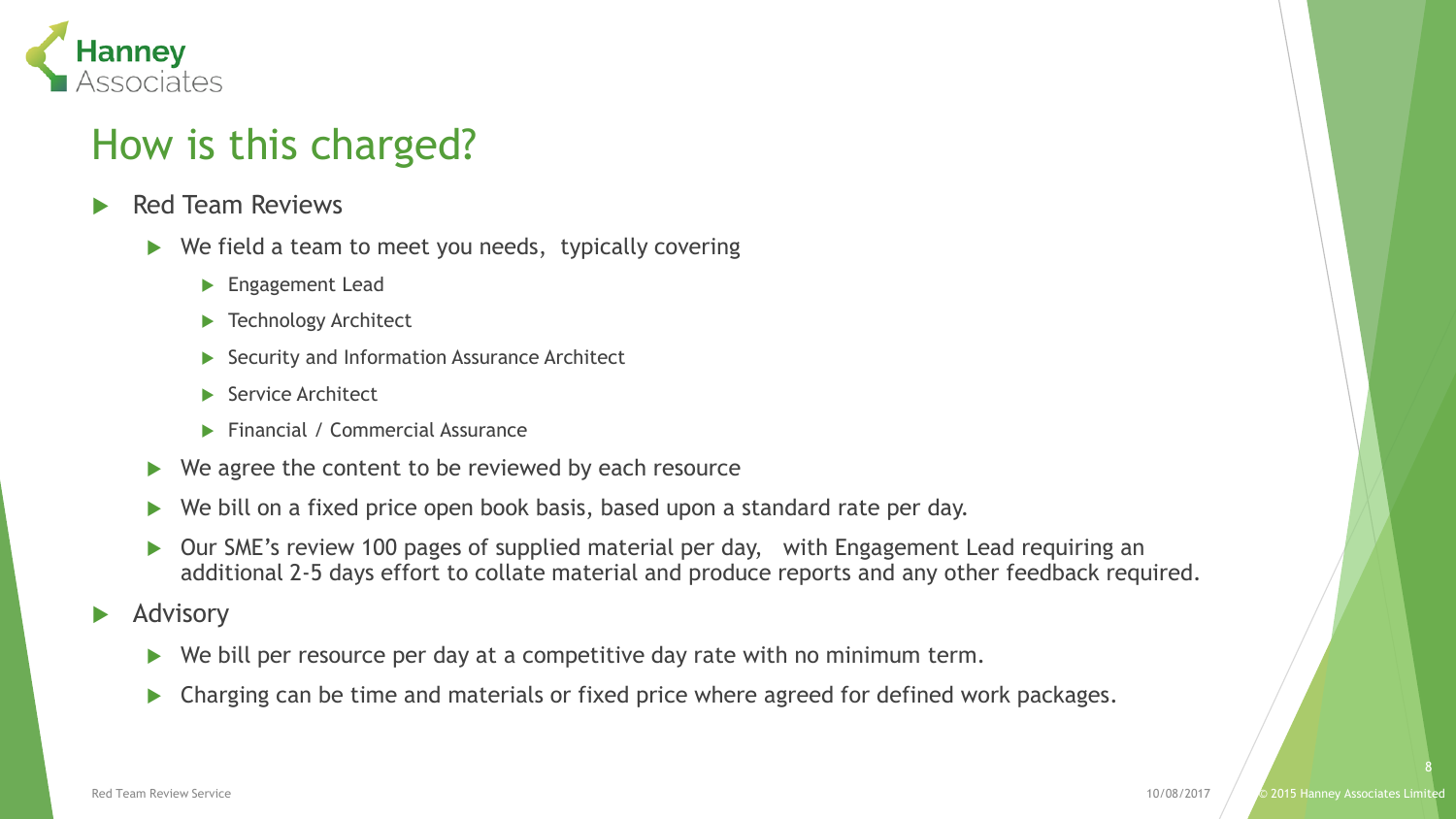

# Why work with us?

- Our team has subject matter expertise, but understands both the client and the supplier's role and approach in a bid process.
- ▶ We are not your internal QA team! We provide independent feedback, rather than focussing on supportability, finance and adherence to corporate standards.
- ▶ We are not your bid team! They are too busy, too "Heads down" delivering the proposal and too focussed on your solution and processes to look at the proposal end-to-end and objectively from a client perspective.
- We specialise in UK Government ICT Bids and Programmes (unlike our competitors).
- Our associate model offers very low overheads, so you pay for the very best resources when you need them…. And only when you need them.
- ▶ We can fit into your bid timescales... all we need is a day per 100 pages and time to collate and provide feedback. You choose how much material to give us and when. Then get prompt feedback when you expect it on whatever your provided.
- We know what your team and the client's team are going through!